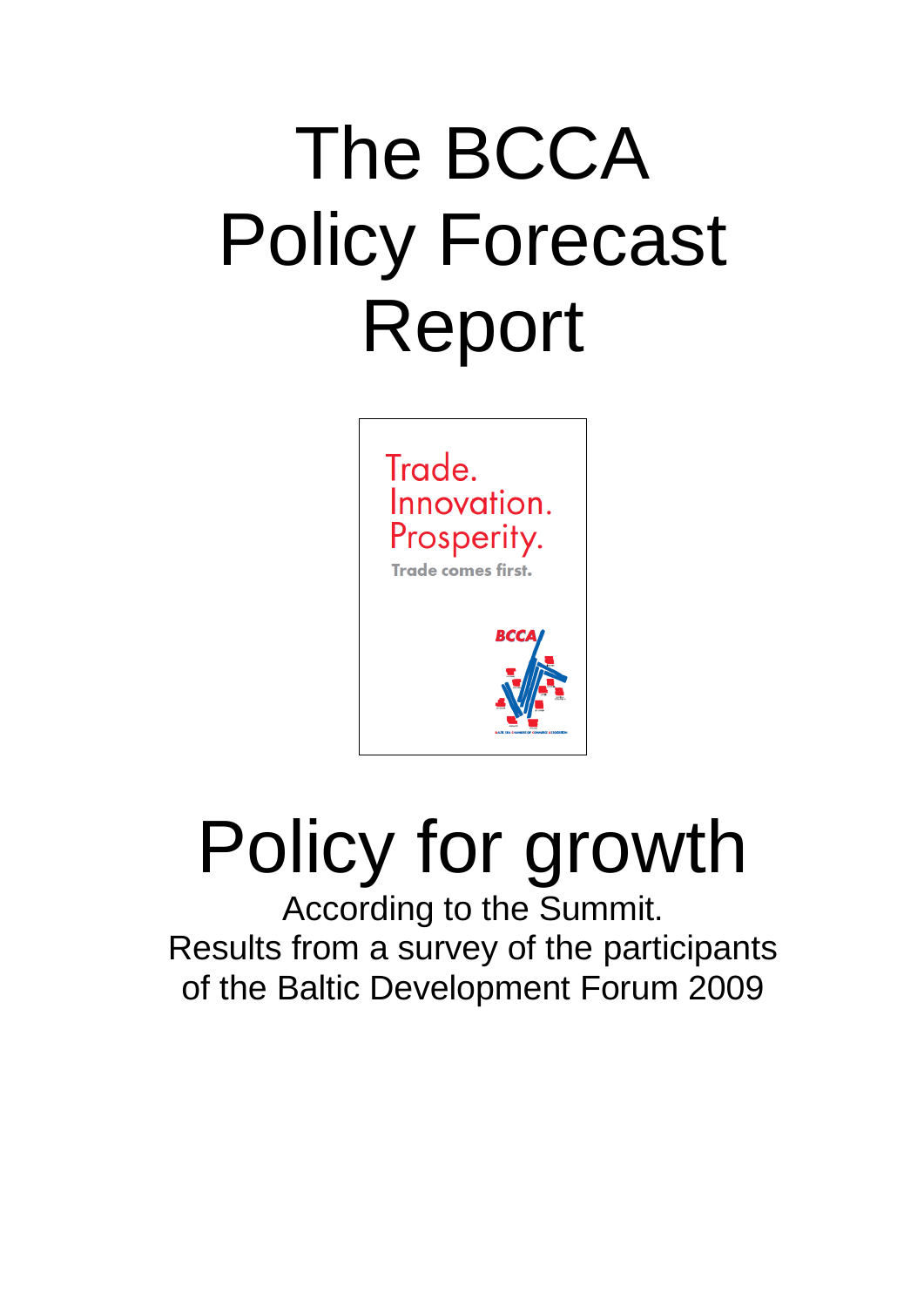## **1. Executive Summary**

The BCCA policy forecast survey is attempt to profit from the distributed expertise gathered among the participants at the Baltic Development Forum 2009. Just like seminars and speakers provide qualitative contributions to the issues, the aggregated views of the participants should be seen as qualitative input. The aim has not been to make a traditional opinion poll. Comments on the method are enclosed below.

The BCCA asked summit participants to grade the importance of seven policy areas for long term



## **Policy importance for long term growth**

growth. The result is a hint on what areas are important to focus on. The scale is interpreted such that values above 0 indicate importance and values above 1 indicate very important impact for growth.

There are four areas which stand out as more important than the others. The winner is environmental policy, followed closely by introduction of the Euro to the whole region. Tied on third place comes EU education and research efforts and the new Baltic Sea Region Strategy of the EU.

The Service directive only gets a mildly enthusiastic reception.

Interestingly, the monetary policy is

not seen as a great growth determinant and is possible interpreted more as a reflection of the state of affairs rather than a driver of it.

The bottom position is occupied by national corporate taxes. Apparently this is not seen as a key issue.

| Policy areas impact on long term growth. |                    |               |               |               |                                 |             |                 |  |
|------------------------------------------|--------------------|---------------|---------------|---------------|---------------------------------|-------------|-----------------|--|
|                                          |                    |               |               |               |                                 | 6. EU       |                 |  |
|                                          | 1. Introduction of | 2. EU Service | 3. National   |               | 4. EU Research 5. EU Baltic Sea | Environment | 7. ECB Interest |  |
|                                          | the Euro           | directive     | corporate tax | and Education | Strategy                        | policy      | rates           |  |
| Mean                                     | 1.23               | 0,90          | 0.60          | 1.20          | 1.20                            | 1.27        | 0,73            |  |
| SD (Variance)                            | 0.84               | 1.01          | 1.02          | 0.60          | 0.95                            | 0.89        | 1,00            |  |

*The scale is 0 for neutral impact, 1 for important and 2 for very important influence on long term growth*

*The Variance (SD) is an expression for how large agreement there is on each issue. Small variance means high agreement.*

But the variance (SD) also carries important information as it reflects the level on agreement on a certain rank. Here the story is that research and education policy stands out as the winner. There is much more general backing for this policy area than any other making this the overall winner of the survey. Unsurprisingly there is more division on the rank of corporate tax, but notably a fair degree of agreement on the high importance of the Euro.

This survey has been analysed and authored by Dr. Per Tryding, secretary general of The Baltic Sea Chambers of Commerce Association and is not an official policy statement of this organisation.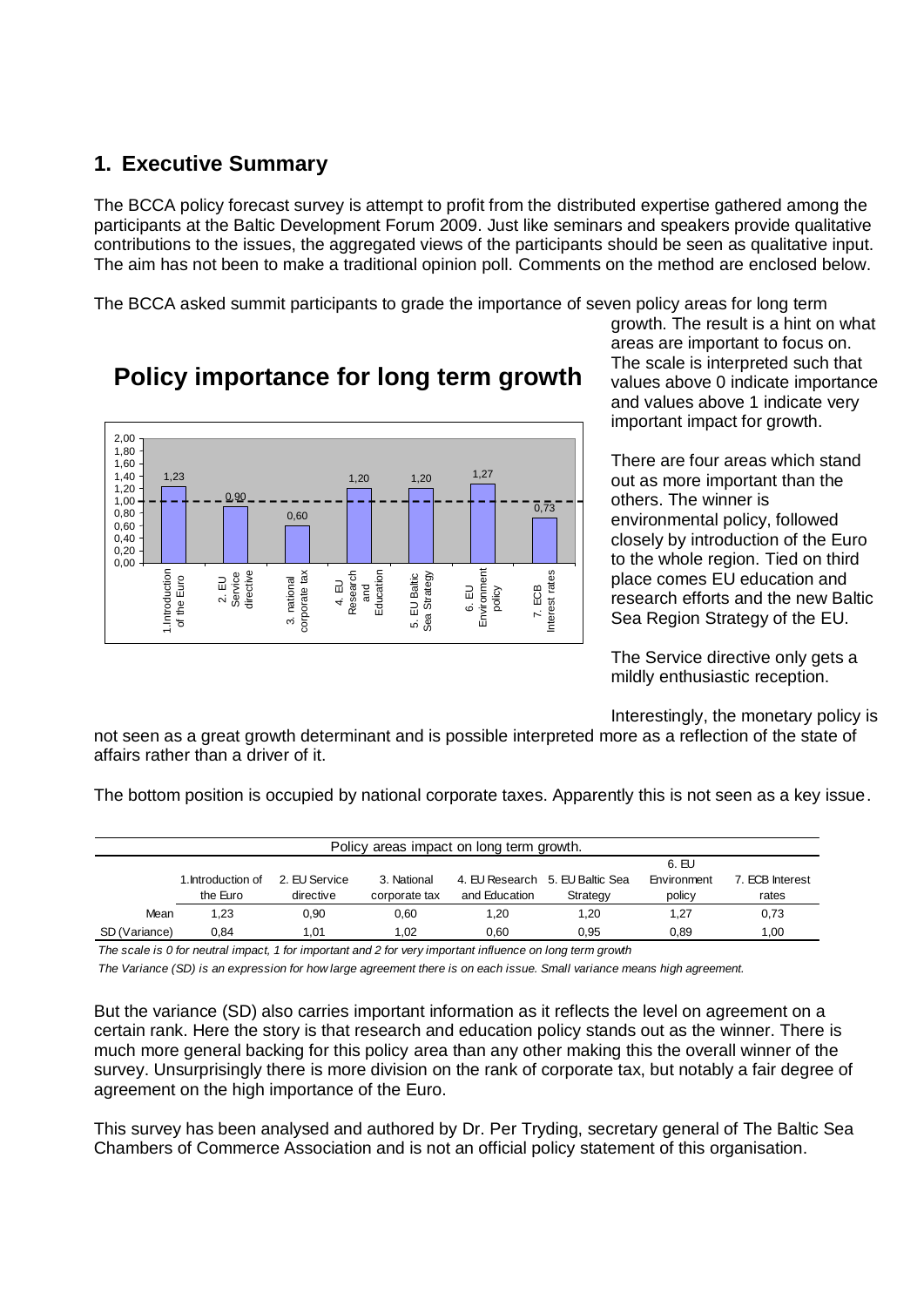## **2. Determinants for long term growth: Policy by policy**

#### **a. Introduction of the Euro in the whole BSR. Rank: 2 of 7** *(M=1.23, SD=0.84)*

The 2009 state of the region report correctly points out that the Baltic Sea Region has no real role to play in the financial crisis as a political platform. Instead national policy and its international coordination takes centre stage in handling the current economic issues. However the Euro has the potential to bring the BSR economies even closer and given the high degree of economic integration in the region, the need for coordination of national policy in a BSR context will grow with the Euro properly implemented in all countries (i.e. EU member states and candidates).

The scenario is an unlikely one in the short term. Current events however underline the importance of it and the degree of interdependence in the region. Scandinavian EU-members have been active in supporting the pegging of the Lat to the Euro through the recent downturn. This is to some degree for selfish reasons. Devaluation would clearly have meant more efforts to bail out bad debts in Scandinavian banks. Keeping the Euro track means hard sacrifice upfront in the Latvian real economy. A way to accommodate this burden would potentially lie in the terms of accession to the Euro. But the middle roads of a quick entry or of offering a modified entrance rate for the Lat into the Euro seems closed. The issue illustrates the economical and political interdependence in the region.

The summit audience clearly think that introduction of the Euro would assist future long term growth a lot. There also a relatively high agreement on this, given the relatively low variance of answers.

#### *b.* **EU Service Directive. Rank 5 of 7** *(M=0.90, SD=1.01)*

The pre-ambles of the EU service directive boast that 70% of EU GDP consists of services. But then follows pages of exceptions and the real economic impact of the directive concerns a much smaller share of GDP.

The Summit participants have realised this and rank the importance of the service directive as less important than other issues.

#### **c. National corporate tax policy. Rank 7 of 7.** *(M=0.60, SD=1.02)*

In budget terms, the EU is a light weight agent with less than 1 % of EU GDP in its command as an organisation, or just above 2% of Europeans public spending. Clearly national fiscal policy will carry a lot of weight and the tax issue is at the heart of this policy. The economic crisis will partly have to be handled with lowering expense and increased fiscal income or combinations of these. Unlike other economic actors, governments can work very long term and some of the debate implies planning horizons of several decades to clean up the books. Not least the Danish finance minister underscored this in his statement during the Summit. He also added that broadened tax bases, such as climate taxes, are likely to be part of the solution.

The issue here concerned the corporate tax rather than total tax pressure. Here the spread is large with many different opinions perhaps reflecting the great variety of background of the summit audience – all are not representing businesses. However the mean opinion is that corporate tax levels have relatively little impact for growth. This is perhaps recognition of the fact that these taxes are paid only if there are profits to tax in the first place. We are not there yet.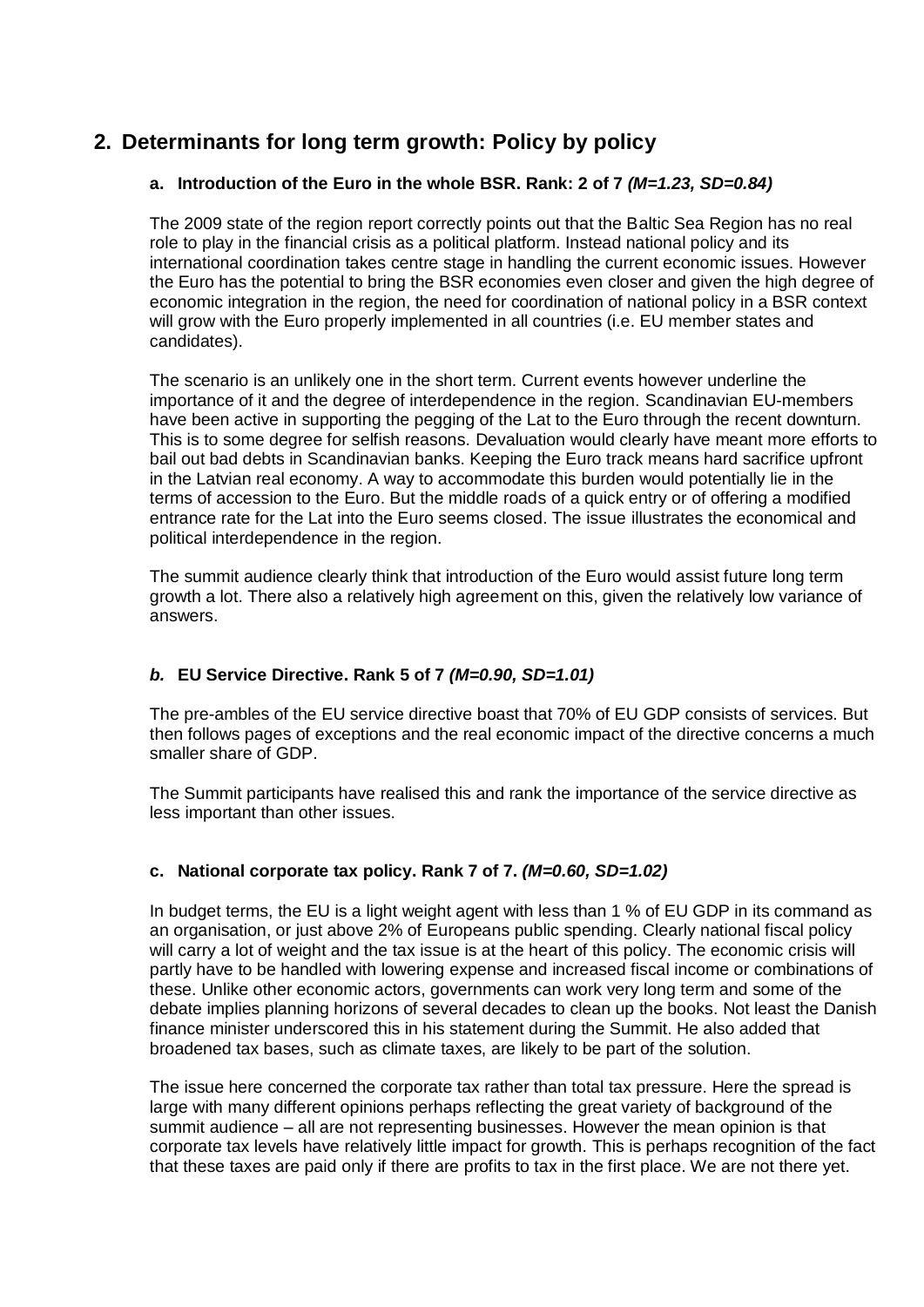#### *d.* **Research and education policy of the EU. Rank 3 of 7.** *(M=1.20, SD=0.60)*

It is unsurprising that the research and education policy of the EU is ranked high. More interesting is the low variance in the answers. Apparently there is wide agreement that this is of large importance for growth in the long term. This makes this policy area the overall winner of the survey.

If you ask the summit audience, this is where to put the money.

#### *e.* **Baltic Sea Strategy of the EU. Rank 3 of 7***. (M=1.20, SD=0.95).*

The common BSR strategy of the EU has been long in the coming and much in demand, not least by the BCCA, who called for a consolidated strategy since its foundation in 1992. That it now exists is alone a step forward in this sense.

The summit audience also places great hopes that it will be helpful in achieving growth, even if there are many who are sceptical which is evident from the relatively high variance at 0.95.

#### **f. Environment policy of the EU. Rank 1 of 7.** *(M=1.27, SD=0.89)*

Sweden's PM Fredrik Reinfeldt warned that some leaders tend to view climate action as a cost, something for which economic compensation is needed. By contrast, Mr Reinfeldt saw climate policy and growth as complementary forces. The Summit audience agrees with him. Environment and growth are not opposites. This is underscored with great emphasis in the survey which point to the environmental policies as the single most important determinant for growth long term. Mr Rifkin will be pleased.

#### **g. European Central Bank interest rates. Rank 6 of 7.** *(M=0.73, SD=1.00)*

This issue reflects several things. First, the level of impact of monetary policy over fiscal and European public affairs. Secondly, the current importance of the Euro in a region which has many trade currencies. Thirdly there is the view that interest rates are a compounded "executive summary" of the whole economy.

From the floor, the summit does not view this as the great determinant of long term growth. Perhaps they are of the school that sees rates as a mirror of policy rather than a maker of it.